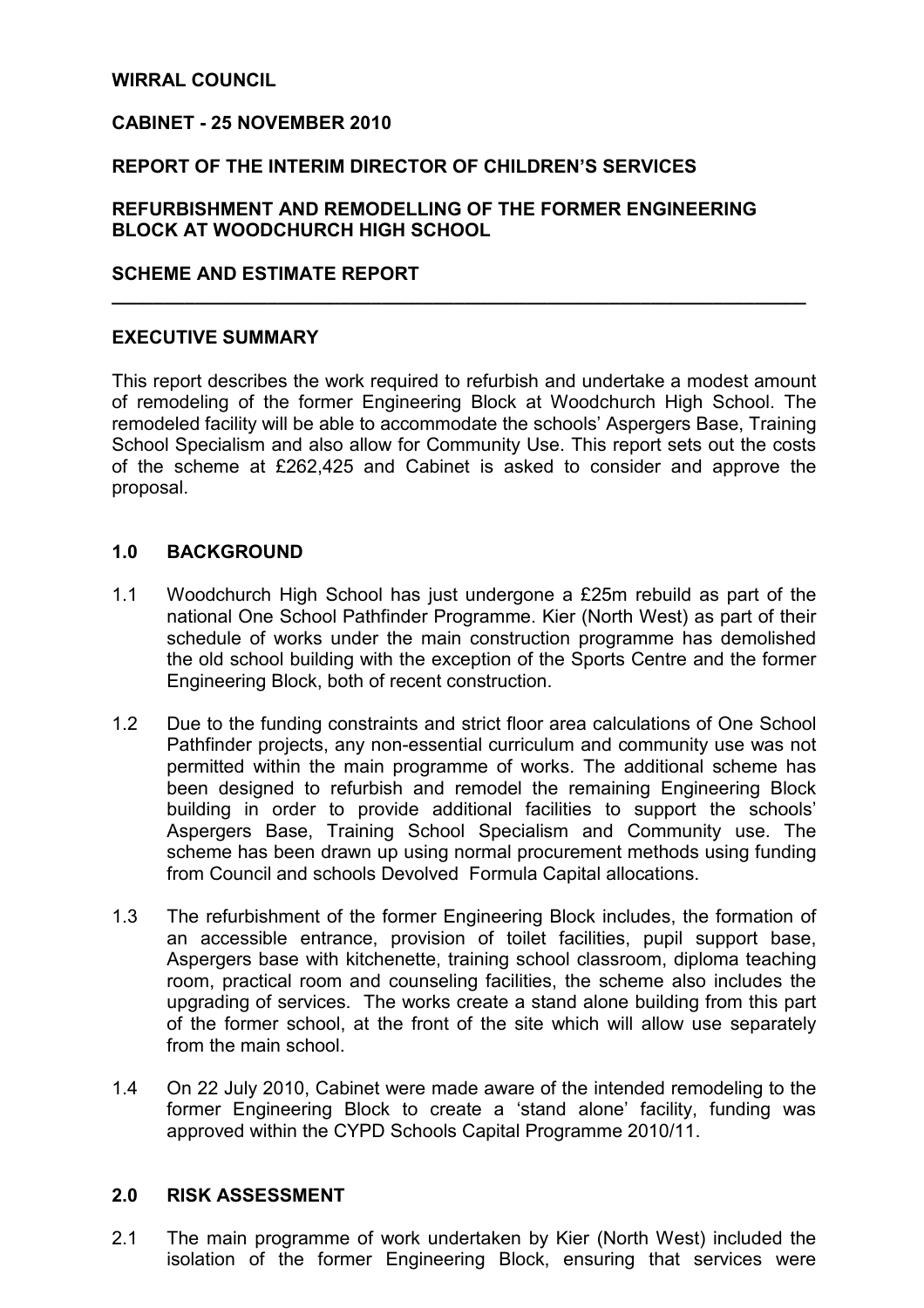maintained and that the building was safe and secure. This reduces risk to future adaptations as a result of additional ground works or service connections which often increase project costs.

- 2.2 The risk to the school in not being able to provide additional support to pupils with Aspergers is significant and this project will allow this specialist role to continue in parallel to the work being done in the main school building.
- 2.3 No other risks have been identified with this project.

## 3.0 FINANCIAL IMPLICATIONS

3.1 The Estimate for this work is set out below. All costs are at the first quarter of 2011.

| <b>Building costs including External Works</b><br>Departmental Charges including: | £224,295.00 |
|-----------------------------------------------------------------------------------|-------------|
| Professional Fees @ 17%                                                           |             |
| <b>Clerk of Works Salary</b>                                                      |             |
| <b>CDM Coordinator</b>                                                            |             |
| Planning and building regulation fees                                             | £ 38,130.00 |
|                                                                                   |             |

### Total £262,425.00

The scheme will be funded from the following resources:

| Modernisation funding 2010 / 2011 | £200,000.00 |
|-----------------------------------|-------------|
| School Devolved Formula Capital   | £ 62,425.00 |

# TOTAL £262,425.00

- 3.2 Costs include essential refurbishment works such as replacement of M&E, fire and security alarms, finishes, containment and external works. Consequential improvements to reduce running costs and meet current building regulations include applying an insulated render to external walls providing upgraded insulation.
- 3.3 It is anticipated that there will be a saving in fuel revenue costs at the site as a result of this scheme as the refurbished building will be more energy efficient than existing, due to the proposed design measures included in the project. The Energy Conservation Unit within the Department of Technical Services will closely monitor costs.
- 3.4 The running and maintenance of the facility will be met from the schools delegated budget.

## 4.0 STAFFING IMPLICATIONS

- 4.1 The Professional Services for the scheme will be provided by staff within the Technical Services Department.
- 4.2 In accordance with the Construction (Design and Management) Regulations the Director of Technical Services is carrying out the role of CDM Coordinator.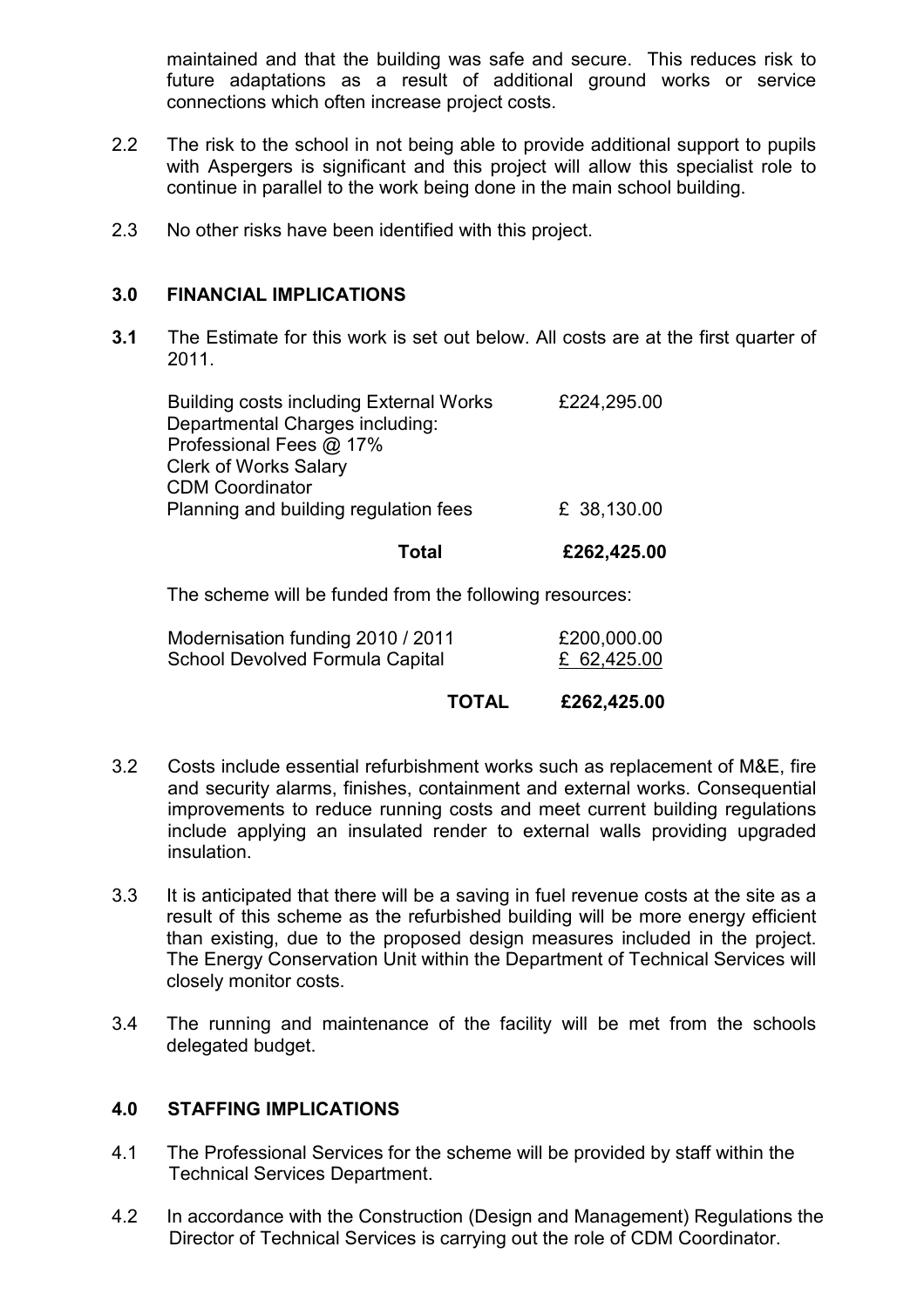# 5.0 EQUAL OPPORTUNITIES IMPLICATIONS/EQUALITY/HEALTH IMPACT ASSESSMENT

- 5.1 Access will be provided for children and adults with disabilities to all areas of this building. The new building will also comply with current recommendations on design for the deaf and partially sighted.
- 5.2 Five toilets, including an accessible WC, will be available within the lobby for users and staff as well as visitors.
- 5.3 There are no implications in this report specifically for women, ethnic minorities or the elderly.
- 5.4 There are no specific health implications but an impact assessment will be undertaken prior to the works being tendered.

## 6.0 COMMUNITY SAFETY IMPLICATIONS

- 6.1 The design of this project will take account of best practice to reduce the risk of crime and the local crime prevention officer will be consulted.
- 6.2 The scheme shall include electronic controls on appropriate inner doors to restrict unauthorized personnel from proceeding beyond the reception lobby.
- 6.3 The scheme has the potential to provide key community use due to its standalone construction and positioning within the school boundaries and general location with the Woodchurch area.

## 7.0 LOCAL AGENDA 21 IMPLICATIONS

- 7.1 Thermal insulation is to be provided to meet the standards and guidelines recommended by part L2 of the Building Regulations.
- 7.2 Low energy electrical fittings, heating controls and water saving devices will all be used as far as possible to help reduce the consumption of natural resources.
- 7.3 All timber used will be from sustainable sources regulated by the Forestry Stewardship Council.
- 7.4 The successful contractor will be encouraged to employ local labour and source materials from local suppliers once construction commences.
- 7.5 The successful contractor will also be encouraged to enter into dialogue with the Council's Construction Employment Integrator team, with the objective to agree target recruitment training hours in conjunction with the project.

## 8.0 PLANNING IMPLICATIONS

8.1 Planning and Building Control approval will be required for this project. Woodchurch School is within the Green Belt in the Council's Adopted Unitary